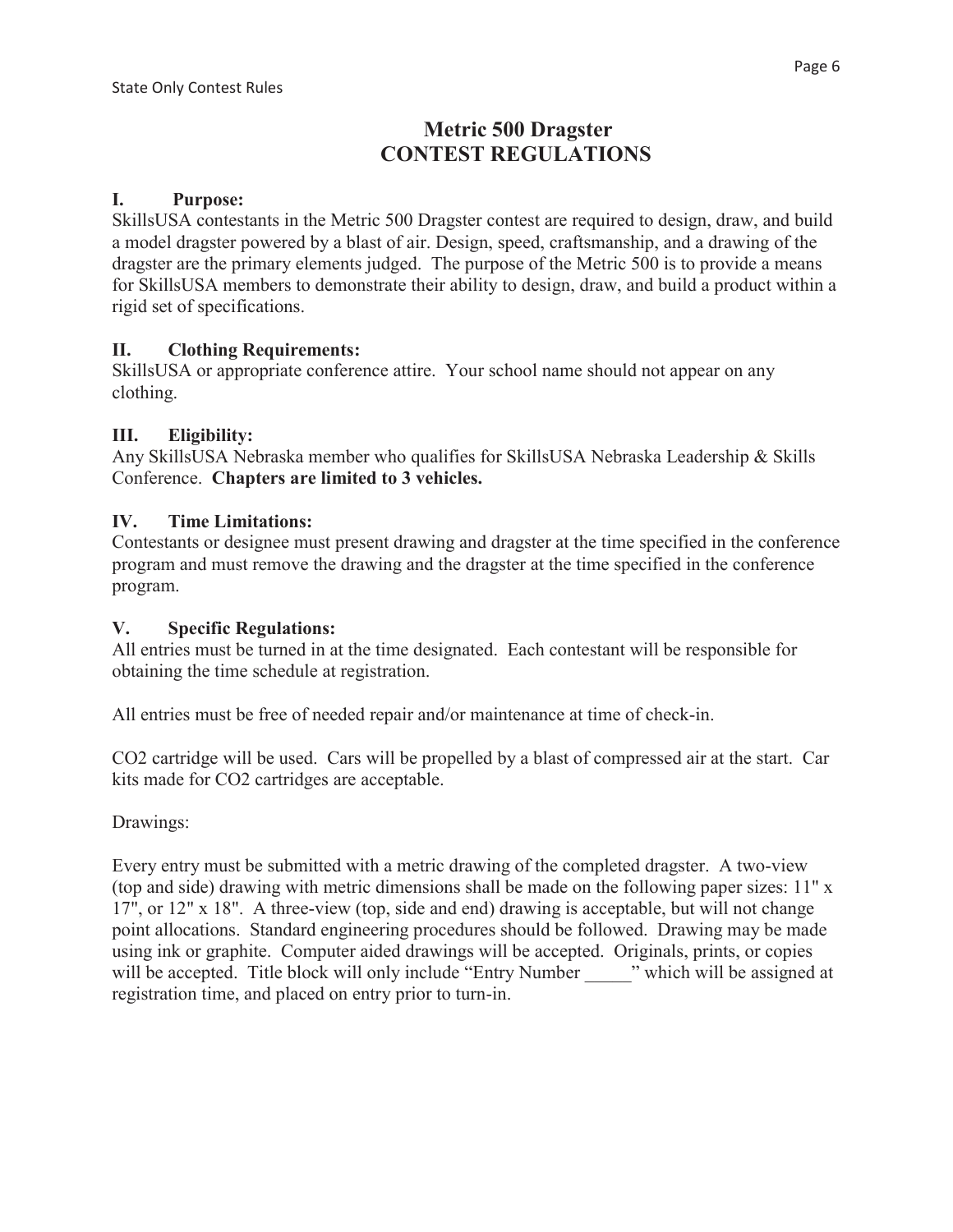State Only Contest Rules

| Specifications - Body Blank and Dragster: Body Blank - Beginning Dimensions |                     |
|-----------------------------------------------------------------------------|---------------------|
| Length $-305$ mm                                                            | Rear Height - 70 mm |
| Front Height - 20 mm                                                        | Body Width - 42 mm  |

Bottom to centerline of power plant chamber 31-35 mm Power plant chamber - 20 mm diameter, 51 mm depth, and drilled parallel to the bottom surface. A minimum of 3 mm thickness around entire power plant housing must be maintained on all dragsters for safety purposes.

The body of the model shall be one-piece, all wood construction: no parts, such as body strengtheners, fenders, plastic canopy, exhausts, or air foils, may be glued or attached to or enclosed with the dragster. Airfoils, fenders and other appearance enhancements are to be designed and engineered in the original body blank. Bearing and lubricants may be used in construction. Two or more like or unlike pieces of wood glued together will not be considered one-piece, all wood construction.

| <b>Dragster Tolerances</b>                                    | <b>Minimum</b>   | <b>Maximum</b>   |
|---------------------------------------------------------------|------------------|------------------|
| Axles (diameter)                                              | 3mm              | 3mm              |
| Axles (length)                                                | 42mm             | 70mm             |
| <b>Axles Bearing (diameter)</b>                               | 3.5mm            | 4.5mm            |
| Spacer bearing (diameter)                                     | 7mm              | 9mm              |
| Dragster Body (length)                                        | $200$ mm         | 305mm            |
| Dragster Body (height at rear with wheels)                    | 56mm             | 75mm             |
| Dragster Body (mass with wheels)                              | 45g              | 170g             |
| Dragster Body (width at axles Front and Back                  | 35mm             | $42$ mm          |
| Power Plant (depth of hole)                                   | 50 <sub>mm</sub> | 52mm             |
| Power Plant Housing thickness (Safety zone<br>around housing) | 3mm              |                  |
| Power Plant Housing (diameter)                                | 19mm             | 20 <sub>mm</sub> |
| Power Plant C/L (from body bottom)                            | 31mm             | 35mm             |
| Screw Eye (inside diameter)                                   | 3mm              | 5mm              |
| Screw Eyes (2) or C/L (of Bottom distance apart)              | 155mm            | 270mm            |
| Wheels: Front (diameter)                                      | 32mm             | $37$ mm          |
| Wheels: Front (width at greatest thickness)                   | 2mm              | 5mm              |
| Wheels: Rear (diameter)                                       | 30mm             | 40 <sub>mm</sub> |
| Wheels: Rear (width at greatest thickness)                    | 15mm             | 18mm             |
| Wheelbase                                                     | 105mm            | $270$ mm         |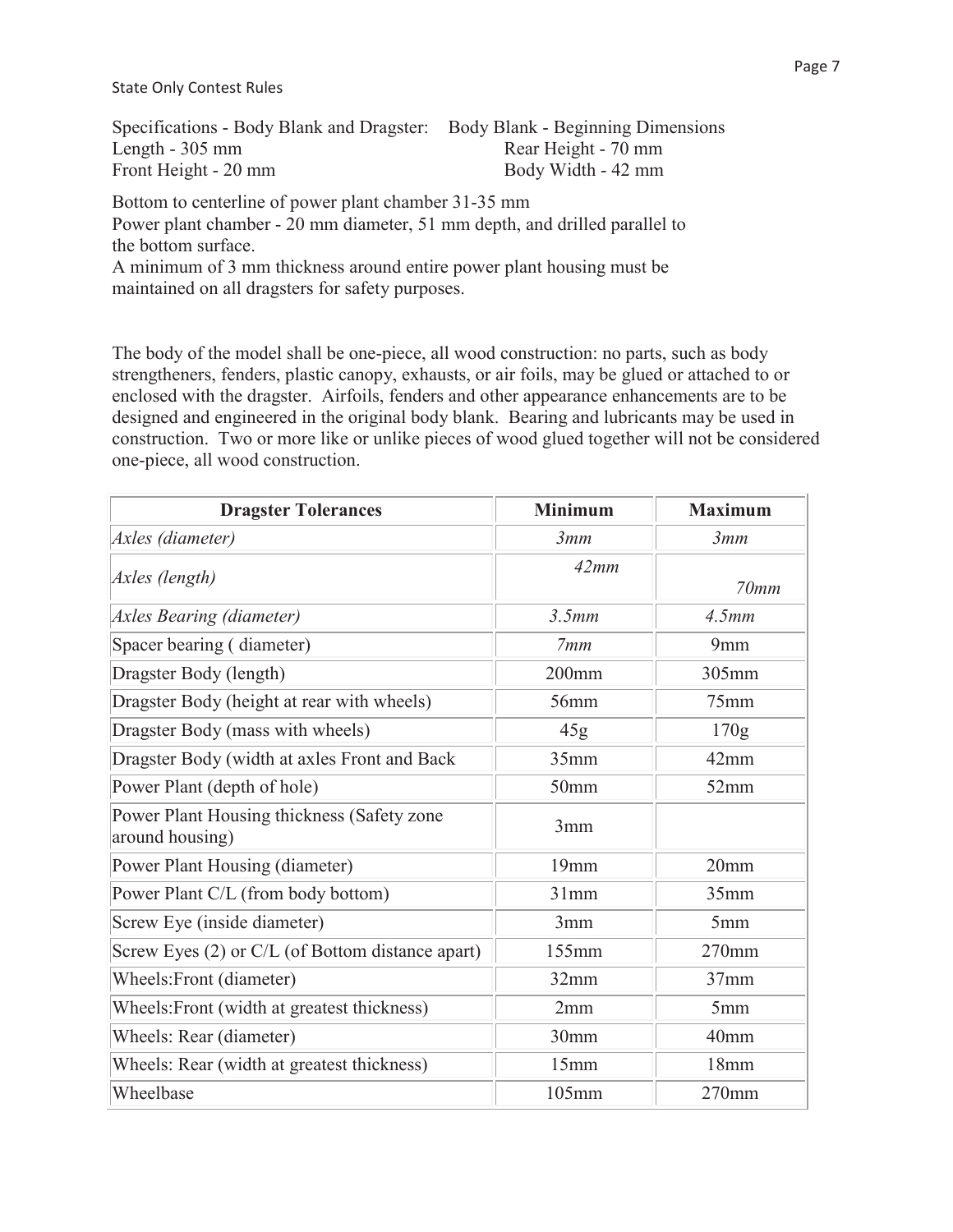#### State Only Contest Rules

Dragsters which fail to meet the specifications will be disqualified.

Wheels must be made entirely from plastic.

All contest entries will be judged according to the Metric 500 Rating Sheet, which includes criteria for drawing, design, race, speed, etc.

No repair or maintenance on entries will be allowed after entries have been registered. Any entry damaged during the race will be judged by the contest coordinator to determine whether or not the dragster will be allowed to race again. In the event that conference personnel damage the dragster, the Contest coordinator will make a ruling as to whether or not the dragster will run. This is the **only** reason a student would be allowed to touch his/her dragster after registration. Undamaged wheels, which come off during the race, may be replaced as determined by the Contest coordinator. Damaged wheels may not be replaced.

Racetrack length shall be twenty (20) meters (65' 7") from start gates to the timer and finish gate.

#### **VI. Procedures**

Contestants or designee will register with the Contest Coordinator at the time designated in the conference program.

Instructions and contest time lines provided at registration will be followed. It will be the responsibility of each contestant to obtain these instructions.

Dragsters will receive their official ranking (time - placing) during the time trials.

Based upon the time trial placing, the fastest 16 dragsters will compete in double elimination bracket to determine final placing in the speed portion of the contest.

## **VI. Required Personnel and Equipment:**

Contest coordinator Judges - three (3) or more Two (2) persons assigned to check in/receive entries Person assigned for security Room - must be securable for equipment and entries. Size must accommodate a twenty (20) meter track and equipment. Two (2) rooms optional - one per level. Table and chairs for judges. Tables for entries (at least six -2' x 8' tables). Twenty (20) meter track with start and finish gate.